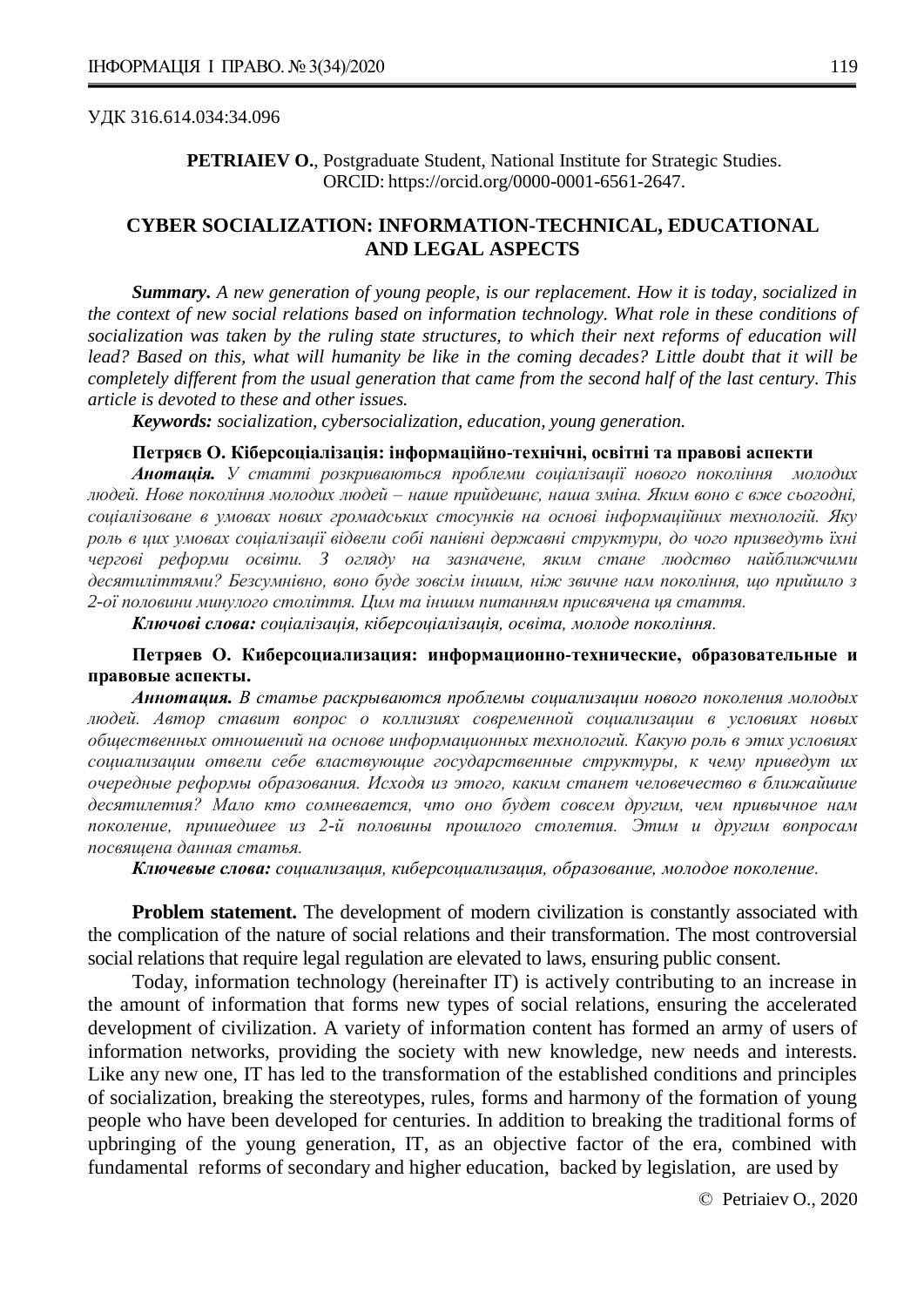many developed countries as a new tool for socialization. Depending on which final human product the state wants to receive in the remainder – the essence of the tasks of the ruling structures. The final result of the first stage of socialization is the answer to the question that interests us, because the assessment of the quality of the products is determined by the efficiency of its operation. The level of intellectual development of society is the cornerstone of state security, which, in our opinion, needs legal regulation.

**Analysis of recent research.** The theory of cyber socialization was introduced by Russian scientist V.A. Pleshakov in 2005 and is further developed in his works and the works of his followers [1]. Today, many scientists in the field of pedagogy and psychology are studying this phenomenon, in particular O.V. Voznyuk [2]. However, among legal scholars, this issue has only just begun to be investigated.

**The purpose of the article** is to analyze the impact of IT and the modern education system on the socialization (or cyber socialization) of young people in Ukraine, as well as the search for ways to form a new balance of socialization in the context of changing social relations, which should be regulated by law.

**Statement of the main material.** In the scientific literature, socialization is considered as the assimilation and reproduction by an individual of social experience in the process of lif*e*, i.e. as a two-way process: on the one hand, the individual assimilation of social experience through entry into the social environment; on the other hand, the process of active reproduction by an individual of a system of social ties through his active activity [3]. In other words, socialization is the individualization of the social and the socially individual.

No one doubts that the process of socialization directly depends on a specific historical period, each of which is filled with its social, technical, cultural, moral, scientific and other living conditions. Thus, the process of personality development takes place in conjunction with its surrounding social environment. And since modern socialization is characterized by an accelerated pace of development of technical and technological, communication and information links that affect all spheres of a person's social life, the socialization process under these conditions cannot but affect the consciousness, especially of young people. As a unity of determinism and chaos, or patterns and randomness, socialization consists in the unity of a spontaneous and purposeful influence on the formation of personality, external and internal content. Targeted impact processes are implemented through a system of education and training; spontaneous – through mass communication [3].

Modern information technologies have fundamentally changed the process of socialization, partially replacing its traditional elements with social information networks, combining communication, educational and training functions. The information volumes of communication networks are many times greater than a decade ago and continue to grow rapidly. All this information and logistics system forms the information space of society and becomes dominant. There is a noticeable erosion of the influence of the family, pre-school and school educational institutions on the personality, first of all, of the first stage of socialization (childhood and youth periods). The author of the article "Evil in your pocket" M. Bokov notes that the family ceases to be interested in each other, talk, the tradition of gathering at the same table is completely gone – instead, everyone is absorbed in the virtual reality offered by the smartphone [4].

A significant part of this information in its content is considered to be "information garbage", which performs the functions of virtual entertainment and communication. Such information resources include modern clip-art films and computer games, constantly updating various news, advertisements, correspondence with friends online, descriptions of people's private lives in the field of show business, politics, sports, self-promotion and many other resources that create unique conditions of comfort. An overabundance of such information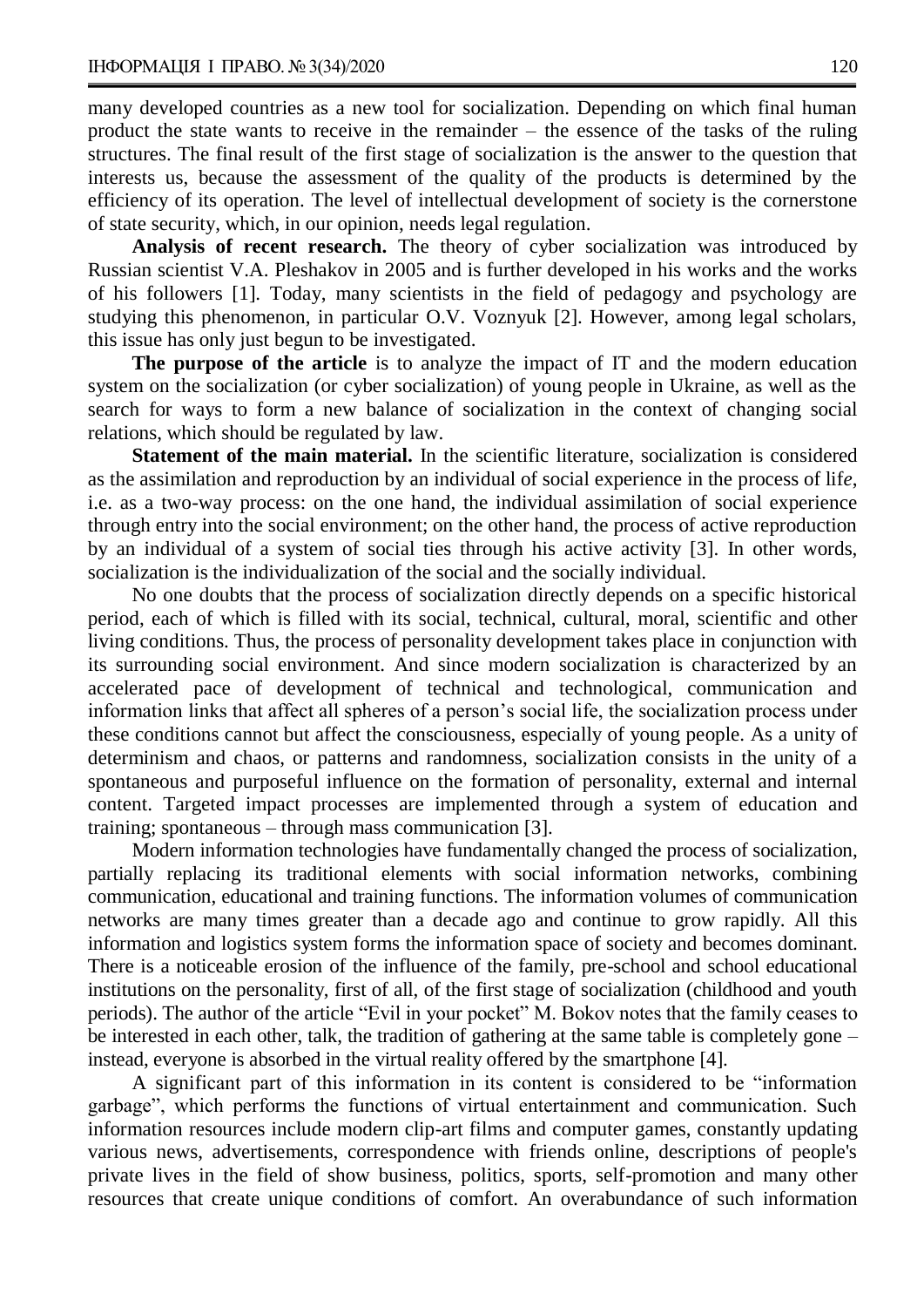does not bring a person anything other than "cluttering" consciousness. In the scientific world of this information, a softer name was invented – "white noise".

Earlier we wrote that the "white noise" absorbs more and more free time of the individual, and therefore the whole society, tearing them away from real life. The contemporary picture of social life is looming ever more clearly when the Internet does not serve the individual as an instrument for solving various social problems, and the individual (society) begins to obey the Internet, which, like an octopus, draws it into the abyss of informational rubbish from which it is no longer able to get out [5].

Memory is a complex cognitive process, thanks to which a person can memorize, save and reproduce his past experience. Loading the brain with "white noise", memory overload occurs, the brain quickly gets tired and a person begins physical fatigue, brain exhaustion. Immersion in the atmosphere of "white noise" leads to disorientation in time, which entails its wasting without any compensation. For the assimilation of useful, systemic information, a person no longer has the strength or time.

Young people staying in a constant "white" information space, in particular continuous "sticking" into a smartphone, brings them to a state of not only brain and physical fatigue, but also memory atrophy. The vast majority of young people today are not able to remember simple and concise information.

"Black noise," that is, populating the Internet space and the media with cruelty, promoting an unhealthy lifestyle and bad habits, does even more harm. In fact, both types of information ("white and black noise") harm the human psyche, especially the children's psyche. However, the legislation does not generally regulate the process of creating, placing (broadcasting), using and consuming ordinary information ("white noise"). The issue of handling information, objects of intellectual property rights that contain information with elements of cruelty, propaganda of war, national and religious hostility is partially regulated by the Law of Ukraine "On the Protection of Public Morality" of November 20, 2003 [6] (part 3 of article 2), [*Закон України "Про захист суспільної моралі" від 20.11.03 р. (ч. 3 ст. 2)*] as well as the Law of Ukraine "On Television and Radio Broadcasting" dated December 21, 1993 (part 7 of article 4) [*Закон України "Про телебачення і радіомовлення" від 21.12.93 р. (ч. 7 ст. 4)*] [7].

In general, the dissemination of such information is prohibited, but this prohibition does not apply to works of art, which include all films that promote violence and cripple the children's psyche, and often the psyche of an adult. Therefore, there are suggestions that the state should more influence through the state request and tax benefits on the creation and broadcast of video products, which are not only interesting, but also socially useful and bear an educational message [8].

One of the functions of the state is the formation of a mentally and physically healthy young generation of citizens, and the purpose of education in the Law of Ukraine "On Education" dated September 5, 2017 [*Закон України "Про освіту" від 05.09.17 р.*] [9] declared the formation of citizens who are capable, including of a conscious choice and direction of their activities for the benefit of other people and society. But for this purpose, the state should regulate the reduction of harmfulness of information posted on the Internet and in the media, as well as regulate the time of access to social networks and the Internet as a whole in the walls of educational institutions. This will help both for educational purposes and in order to maintain mental and physical health. G.O. Cirfa notes that the issue of regulating access and dissemination of information via the Internet should be a paramount task for the state [10].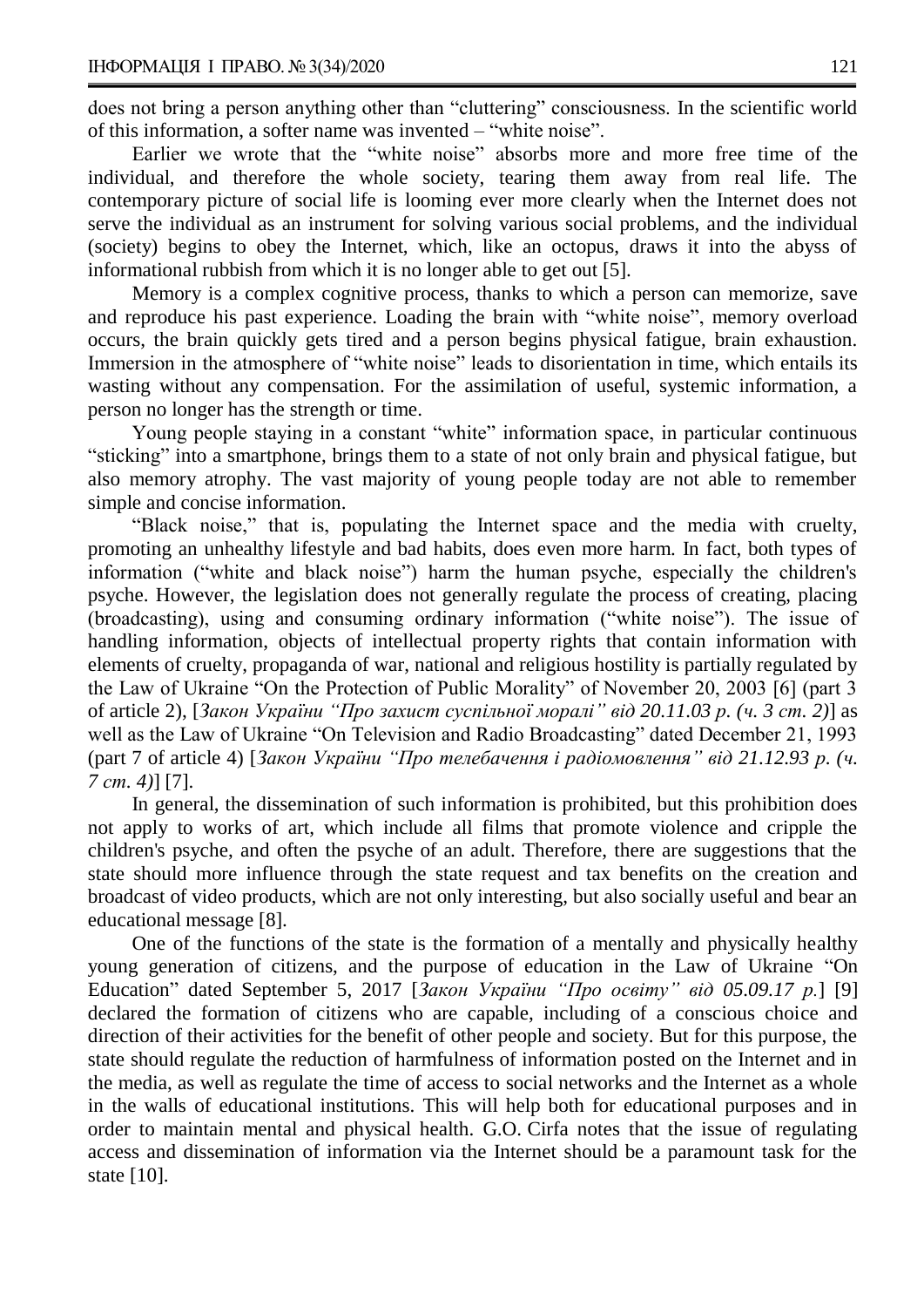World studies have shown that constant "freezing" in networks leads to mental dementia, back in 2007 in South Korea this phenomenon was given the name "digital dementia". In particular, psychiatrist Yuna Sen-chang noted that "since today people are more dependent on digital devices for finding information than on remembering, the function of the search brain is improving, while the ability to remember on the contrary is rapidly declining. The result of this dependence is a form of digital dementia, which manifests itself in a decrease in memory performance [11].

The life circumstances of each of us are largely formed at the very beginning of our conscious life by external influence (upbringing), primarily of our close environment - parents, friends, preschool, school and higher educational institutions. The goals and objectives that they set for themselves in the formation of the future personality are the essence of the aggregate manifestation of the elements of influence. Hence, the path of development for each young person is formed in different ways, depending on the sources of influence.

Note that the modern young generation is physiologically no different from all previous generations. The only difference is in the new tools that affect all forms of socialization – study, communication, physical development, health, etc.

If we take into account the fact that children start using information computer technologies from the age of 2 to 3 years old (parents themselves uncontrollably put them on gadgets and enjoy their "creative" development without realizing what dangers they put their children into), then it becomes clear why by the school age (6-7 years) the child's brain is already overloaded with "white noise".

Along with an overabundance of information, computer addiction minimizes useful information before clip perception, developing the so-called "clip consciousness" (perceiving the world through short information images), which, accordingly, forms a "clip culture".

Recently, quite a lot of research has been conducted on the subject of clip consciousness, which indicates a high speed of "searching" and "fixing" the necessary information and, at the same time, the inability to comprehend it. As a result, the process of memorization and assimilation of information is very minimized in young people, not only the nature of the origin of facts and phenomena is lost, but also the logical chain of their development and understanding, i.e. causal relationships of events. Therefore, in our opinion, the use of gadgets in the classroom should be prohibited at the legislative level, in addition to certain classes, which include training in information and communication technologies, solving problems that involve access to a legislative or other database, and similar things. Studies confirm that in people with clip consciousness, the brain processes pictures more efficiently than text, and does it at high speed [4]. In other words, thought in itself disappears, the image dominates knowledge [5].

Hence, young people massively stopped reading classical literature, textbooks, scientific primary sources, which form a person's imaginative and logical thinking, speech culture, desire for knowledge and improvement. To the annual question to the students' audience what art books you have read in your life, with each subsequent year, the answers are getting closer to zero.

In addition to the above negative processes that affect the cognitive development of young people, the uncontrolled use of information technology actively affects the physical development of a person*.*

As a result, children's games and sports from the field of personal participation moved into the field of virtual experience. Only 10 % of children come to school relatively healthy. The reasons for the increased incidence of children are the violation of body functions with limited physical activity of "physical inactivity". Modern children experience a "motor deficit" [12]. The many hours of absorption by gadgets has led to massive visual impairment in children. In percentage terms, the number of children suffering from visual impairment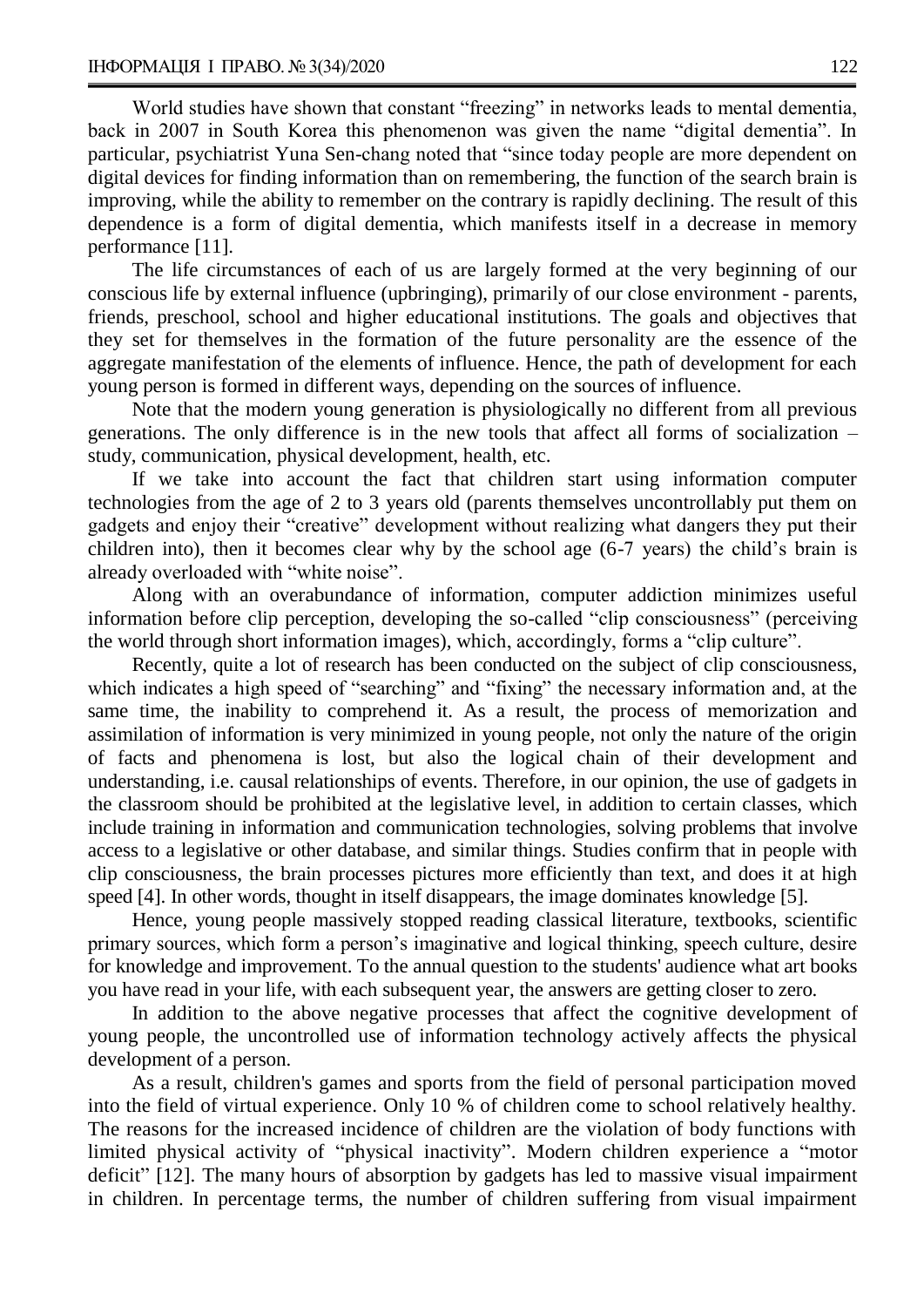today is about 9% of the total in the lower grades and about 30 % already in the senior graduation classes [13]. In addition, the abuse of electronic devices also leads to emotional breakdowns, depression and a decrease in empathy; indifference to the fate and security of his state is developing. As a result, young people who come to school and then to university are physically undeveloped, weak, quickly tired and do not cope with the curriculum.

In the future, many adults cannot even lead a relatively healthy social lifestyle. For example, gambling, as a form of dependence, has already been recognized as the basis for limiting legal capacity in accordance with clause 2 of Article 36 of the Civil Code of Ukraine [*п. 2 ст. 36 Цивільного кодексу України*] [14]. But, computer games can also involve large expenditures of money or simply take so much time from a person that he will not work and provide for his family, which, in our opinion, is essentially the same as gambling, should be the basis for limiting the capacity of such citizen. However, it is necessary to deal with such computer games and their addiction in childhood and adolescence. It is necessary to introduce mandatory testing of computer games regarding their harmfulness, semantic and developmental load. In the case of propaganda of violence, the absence of a developmental (instructive) load and the presence of an obsessive influence on the psyche, such games should be prohibited by law (in accordance with clause 2 of Article 288 of the Civil Code of Ukraine [*п. 2 ст. 288 Цивільного кодексу України*], any negative mental effect is prohibited).

Psychologists have long noted such a form of addiction as Internet addiction, i.e. gambling and Internet addiction, leading to social autism. Subsequently, people are unable to communicate live, to verbalize and deverbalize information, which means the inability to turn words into emotion, and emotion into a sign-shaped system [2]. And, this is an important component of emotional intelligence as the basis of human interaction. In addition to cyber addiction, children and young people cease to distinguish between the virtual world and the real world, which appears in deviant behavior and delinquent actions [15].

In general, any public relations should be regulated by law, the same applies to relations on the Internet to maintain public order and protect the rights of children. Many computer games induce children to certain types of behavior, in particular to bowling, which affects a significant part of children in schools. In addition, social networks and various Internet platforms can host extremely dangerous "games", for example, "Blue Whale", because of which many teenagers committed suicide. Also, new specially protected information transmission channels, for example, Tor, can serve as a means of drug trafficking, spreading extremist ideology and committing cyber diversions against individual institutions or even national security in general [16].

However, an overabundance of even "white information" along with physical underdevelopment does not allow young people to concentrate attention while studying. Digital autism on epidemic levels was announced by the famous psychiatrist A. Kurpatov, who also notes scientifically verified data that the constant perception of information (especially visual) makes it impossible to think, because different brain modes that cannot work simultaneously [17] (this can be compared with the process of food intake, which needs a break for its digestion). The same applies to the quality of information, toxic information kills the psyche in the same way as poor-quality food poisons a person.

The principles and forms of the educational process have also undergone major changes, which now must correspond to the modern level of information technology. Due to the clip consciousness, the traditional forms of conducting classes for modern schoolchildren and students are becoming ineffective, boring, difficult to tolerate. The brain's inability to accumulate information (remembering) and hedonism developing in young people have led to the need to increase and expand interactive forms of conducting classes. The active process has begun of replacing the traditional form of lectures with vivid pictures – a slide show, i.e., a clip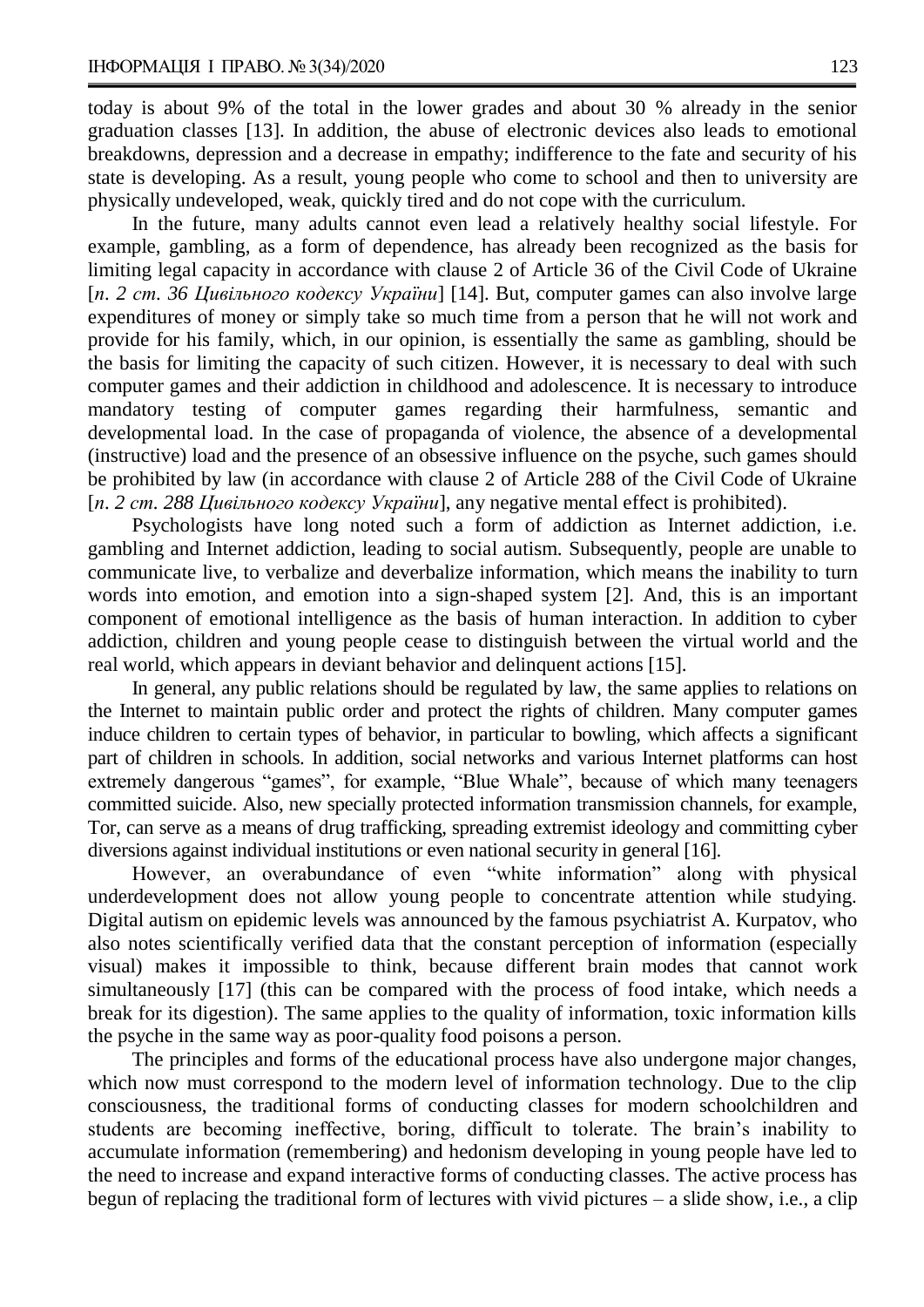form of perception of lecture material, where the listener's attention is directed not to the teacher, but to a colorful informational limited slide. Thereby, contact with the lecturer is lost, and the content is dissolved in a bright picture of the slide. Involuntarily, a situation arises when a student begins to "demand" spectacles not only on the street, but also within the walls of the alma mater, because his brain is no different from the level of "street masses". If previously a teacher kept the audience's attention with the depth of his knowledge and oratory, today the depth of knowledge has to be replaced by elements of the show.

This problem is typical not only for Ukraine, but also for all developed countries in which there is a high level of use of information technology. For example, in Italy, by the end of school, many children write poorly in Italian, do not read much, and have difficulty communicating. High schools have long been confronted with language gaps by their students who make mistakes that are permissible only in the third grade of primary school. Teachers of Italian universities urge to revise the school curriculum and introduce periodic certification throughout the course of training [18].

American scientists note that students leave colleges without the intellectual skills necessary to substantiate complex issues because of the low ability for critical thinking due to a lack of understanding of its essence and, accordingly, the lack of skills for the latter on the part of the teachers themselves. Only a small minority of college faculty (19 %) can give a clear explanation of what critical thinking is. Moreover, according to their answers, only 9 % of respondents taught their students critical thinking [19]. Indeed, among other things, information scattered on the Internet and partially read, ceases to exist in a holistic form, and is fragmented and these fragments often do not correlate directly with each other [20].

In the theses of the report "Acting Aspects of Special Features" A.M. Bezhevets compares the positive and negative properties of the virtual world with – "Medicines that themselves are called upon to treat a certain disease, but their overdose can cause not only the opposite effect, but even lethal outcome. At the same time, no one had the idea to assert that all medicines are evil, and it is necessary to abandon them" [21].

It is difficult to disagree with this judgment, especially if the medicine stimulates recovery, and an overdose is a random event. However, one should not forget that drugs that have a strong effect on the body, up to its destruction, translate into the status of strict medical control. The common sense of simple survival determined the rules of behavior not only in medicine, but also in other social relations. For example, even with such a social phenomenon as crime, for many centuries mankind has learned to fight.

If some thinkers consider digital dementia as a natural result of the formation of the consciousness of a "person of the future" based on information technology, then, in our opinion, the genocide of many peoples can be justified in the same way by the natural course of history in separate segments of their development. In content – blasphemous, but in form and our conviction is correct, because digital dementia is nothing but the intellectual genocide of young people.

Today, everyone already understands that the uncontrolled use of information technology affects the consciousness and subconscious of people, leading them to "dullness". Not taking any actions aimed at the "recovery" of society, it is the same as stopping the society from fighting crime, drug addiction and alcoholism, tuberculosis, AIDS and oncology. Therefore, legislation should still not lag behind the development of technology, but should regulate these processes by law.

## **Conclusions.**

The reform of secondary and higher education set forth in the Law of Ukraine "On Education" [*Закон України* "*Про освіту*"] dated September 15, 2017, consolidated its new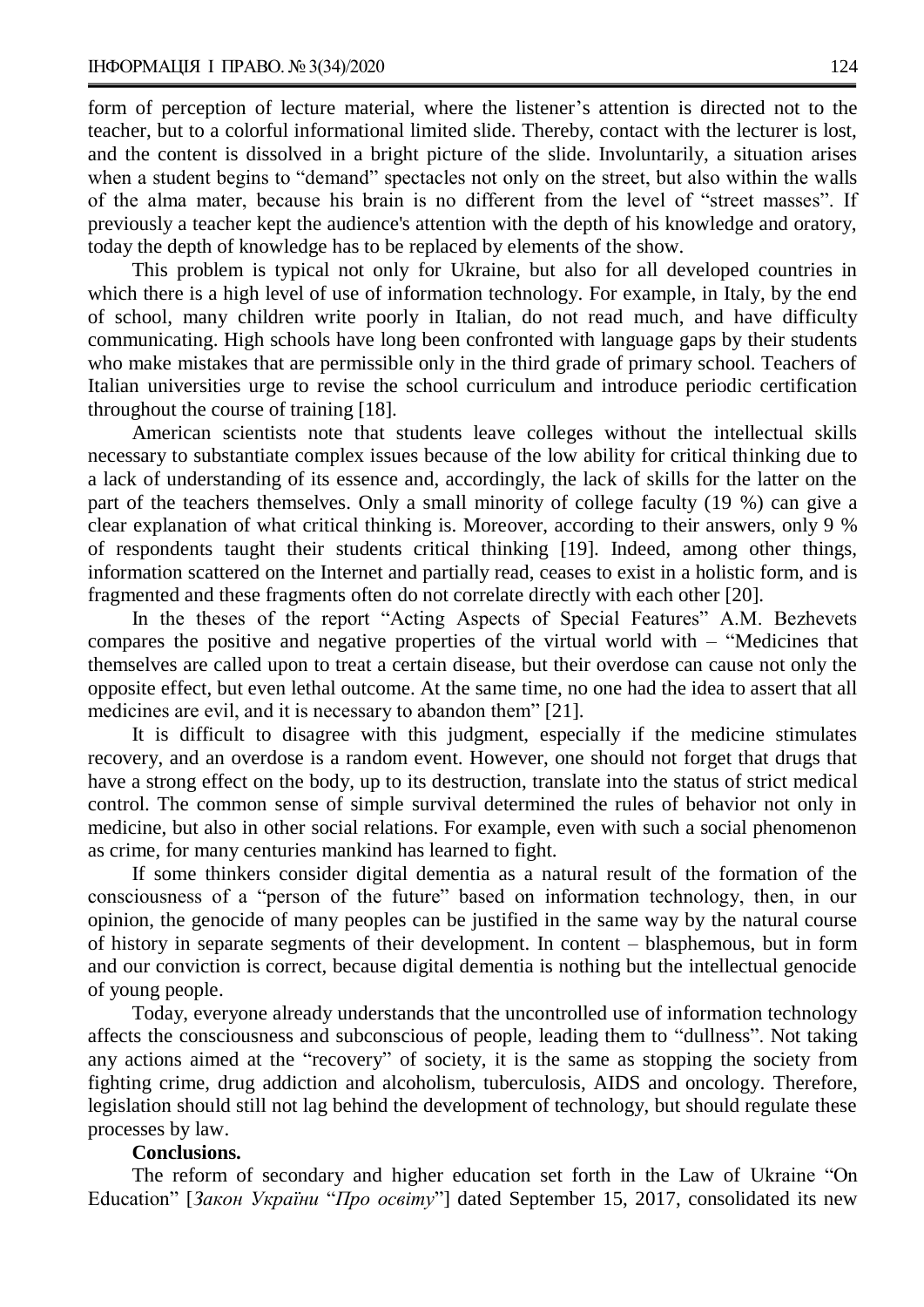standards, aimed not at the ability to think based on the knowledge gained, but at the development of reflex actions based on competencies. However, competencies do not fully reflect the essence of the concept of "education". Indeed, it also includes the ability to think critically, create new ideas, compare, systematize and verify the basic realities of life, to distinguish between "good" and "evil" and so on. In fact, the Law of Ukraine "On Education" did not remove the obligation for scientific and pedagogical workers to educate pupils (students), which is reinforced by Part 7, Clause 2, Article 54 [*ч. 7 п. 2 ст. 54*] of the same law. In the blurring of the truth of life principles, which is propagated by the worldwide network and some objects of intellectual property, the part of education that is responsible for the formation of a mentally healthy socialized person (and not a psychopath) is especially important. Therefore, the commercialization of education, which implies the provision of "educational services", does not fully comply with the concept of "education", which should include not only the formation of certain competencies among students, but also inculcate in them respect for public morality and social values, in particular , truth, justice, patriotism, humanism, tolerance, industriousness (Article 54 of the Law of Ukraine "On Education") [*cm*. *54* Закона *України* "*Про освіту*"]*.*

But for these purposes, the state should regulate the level of "toxicity" of information that is posted in the Ukrainian segment of the Internet, as well as video products that are broadcast in the media to form a mentally healthy young generation, and also regulate the time pupils (students) access gadgets, at least walls of educational institutions. Such content restrictions should not concern journalistic research and any factual evidence so as not to become censorship.

### **List of sources used**

1. Плешаков О.В., Угольков Н.В. Интернет как фактор киберсоциализации молодежи. *Вестник КГУ им. Н.А. Некрасова. Сер. Педагогика. Психология. Социальная работа. Ювенология. Социокинетика*. Т. 13. 2013. № 3. С. 117-119.

2. Вознюк О.В. Негативні наслідки кіберсоціалізації: мат. Регіональної науковопрактичної Інтернет-конференції *Інтернет-бум: психолого-педагогічні проблеми та наслідки агресивно-інформаційного впливу на психологічне здоров'я і розвиток дітей та учнів*, м. Житомир, лист. 2017 р. URL: https://dpszt.blogspot.com/2017/11/159\_75.html

3. Андреева Г.М. Понятие социализации. URL: [http://www.razlib.ru/psihologija/socialnaja\\_](http://www.razlib.ru/psihologija/socialnaja_psihologija_shpargalka/p47.php)  [psihologija\\_shpargalka/p47.php](http://www.razlib.ru/psihologija/socialnaja_psihologija_shpargalka/p47.php) (дата доступа: 25.04.2020).

4. Боков Павел. Зло в кармане. URL: http://rusplt.ru/society/zlo-v-karmane-18316.html (дата доступа: 23.04.18).

5. Петряев С.Ю. "Киберцивилизация": А ≠ А. *Інформація і право*. № 3(12)/2014. С. 25-30.

6. Про захист суспільної моралі: Закон України від 20.11.03 р. *Відомості Верховної Ради України.* 2004. № 14. Ст. 192.

7. Про телебачення і радіомовлення: Закон України від 21.12.93 р. *Відомості Верховної Ради України*. 1994. № 10. Ст. 43.

8. Когут Н.Д. Розповсюдження інформації в сучасному суспільстві. *Інформація і право*. № 3(12)/2014. С. 56-59.

9. Про освіту: Закон України від 5.09.17 р. *Відомості Верховної Ради України*. 2017. № 38-39. Ст. 380.

10. Цирфа Г.О. Феномен Інтернет і "феноменологія духу" або шляхи соціалізації і кіберсоціалізація. *Правова інформатика*. № 4(44)/2014. С. 15-21.

11. Цифровая деменция как новый вид слабоумия. URL: [http://lechdok.ru/facts/cifrovaya](http://lechdok.ru/facts/cifrovaya-demenciya-kak-novyj-vid-slaboumiya/)[demenciya-kak-novyj-vid-slaboumiya/](http://lechdok.ru/facts/cifrovaya-demenciya-kak-novyj-vid-slaboumiya/) (дата доступа: 15.05.18).